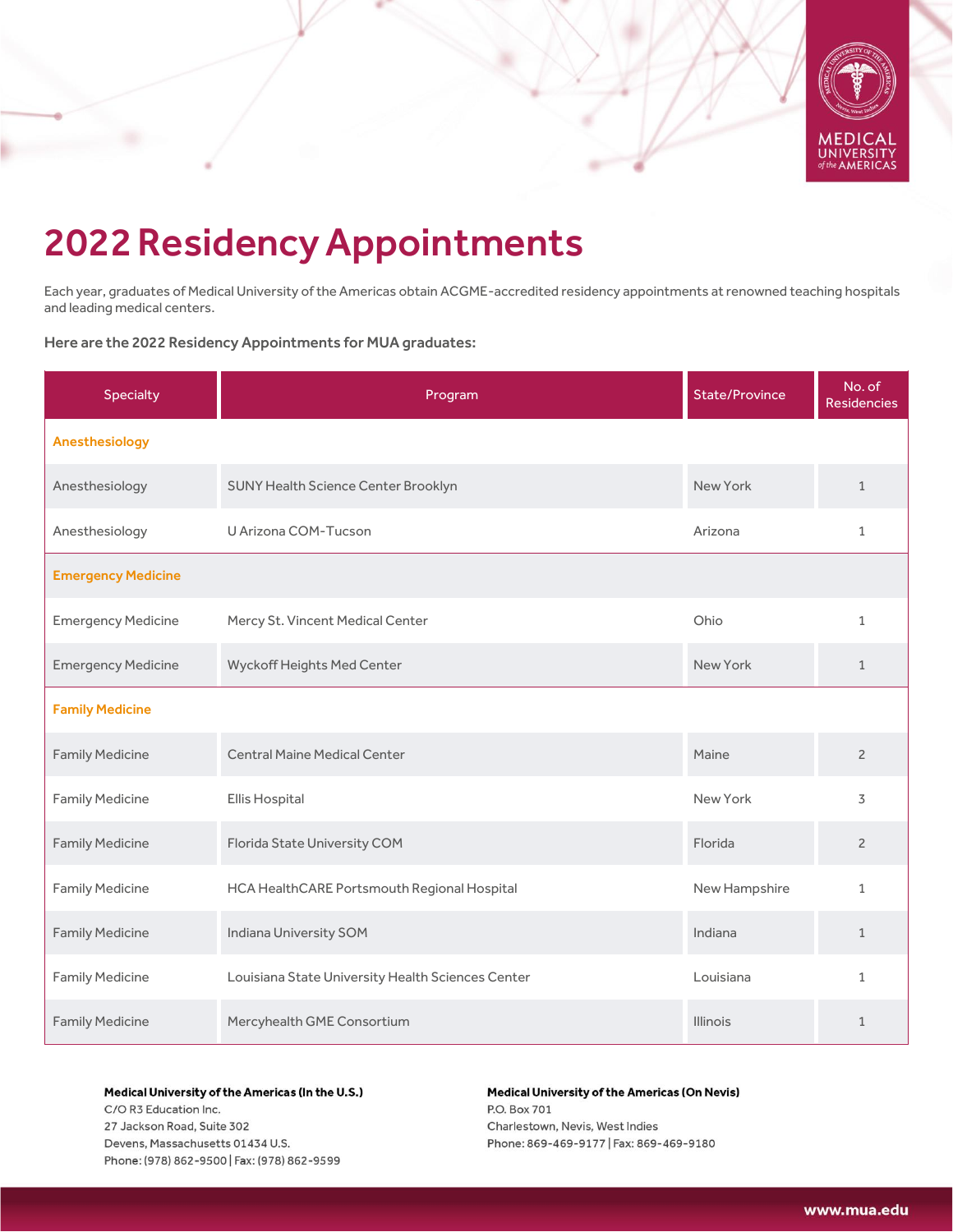

| Specialty                | Program                                  | <b>State/Province</b> | No. of<br><b>Residencies</b> |
|--------------------------|------------------------------------------|-----------------------|------------------------------|
| <b>Family Medicine</b>   | Sea Mar Community Health Centers         | Washington            | $\mathbf 1$                  |
| <b>Family Medicine</b>   | Southern Illinois University Carbondale  | <b>Illinois</b>       | $\mathbf{1}$                 |
| <b>Family Medicine</b>   | St. Anthony Hospital                     | Oklahoma              | $\mathbf{1}$                 |
| <b>Family Medicine</b>   | St. Elizabeth Medical Center             | New York              | $\mathbf{1}$                 |
| <b>Family Medicine</b>   | U Alabama CCHS                           | Alabama               | $\mathbf{1}$                 |
| <b>Family Medicine</b>   | U Louisville SOM                         | Kentucky              | $\mathbf{1}$                 |
| <b>Family Medicine</b>   | U North Dakota SOM                       | North Dakota          | $\overline{c}$               |
| <b>Family Medicine</b>   | <b>UAMS-Baptist Health</b>               | Arkansas              | $\mathbf{1}$                 |
| <b>Family Medicine</b>   | University at Buffalo School of Medicine | New York              | $\overline{c}$               |
| <b>Family Medicine</b>   | University Hospitals - Jackson           | Mississippi           | $\mathbf{1}$                 |
| <b>Family Medicine</b>   | Yuma Regional Medical Center             | Arizona               | $\mathbf{1}$                 |
| <b>Internal Medicine</b> |                                          |                       |                              |
| <b>Internal Medicine</b> | <b>Archbold Medical Center</b>           | Georgia               | $\mathbf{1}$                 |
| <b>Internal Medicine</b> | <b>Billings Clinic</b>                   | Montana               | 1                            |
| <b>Internal Medicine</b> | Creighton University                     | Nebraska              | $\mathbf 1$                  |
| <b>Internal Medicine</b> | ISMMS NYC Health + Hospitals / Elmhurst  | New York              | $\mathbf{1}$                 |
| <b>Internal Medicine</b> | Jamaica Hospital Medical Center          | New York              | $\mathbf{1}$                 |

C/O R3 Education Inc. 27 Jackson Road, Suite 302 Devens, Massachusetts 01434 U.S. Phone: (978) 862-9500 | Fax: (978) 862-9599

# **Medical University of the Americas (On Nevis)** P.O. Box 701 Charlestown, Nevis, West Indies Phone: 869-469-9177 | Fax: 869-469-9180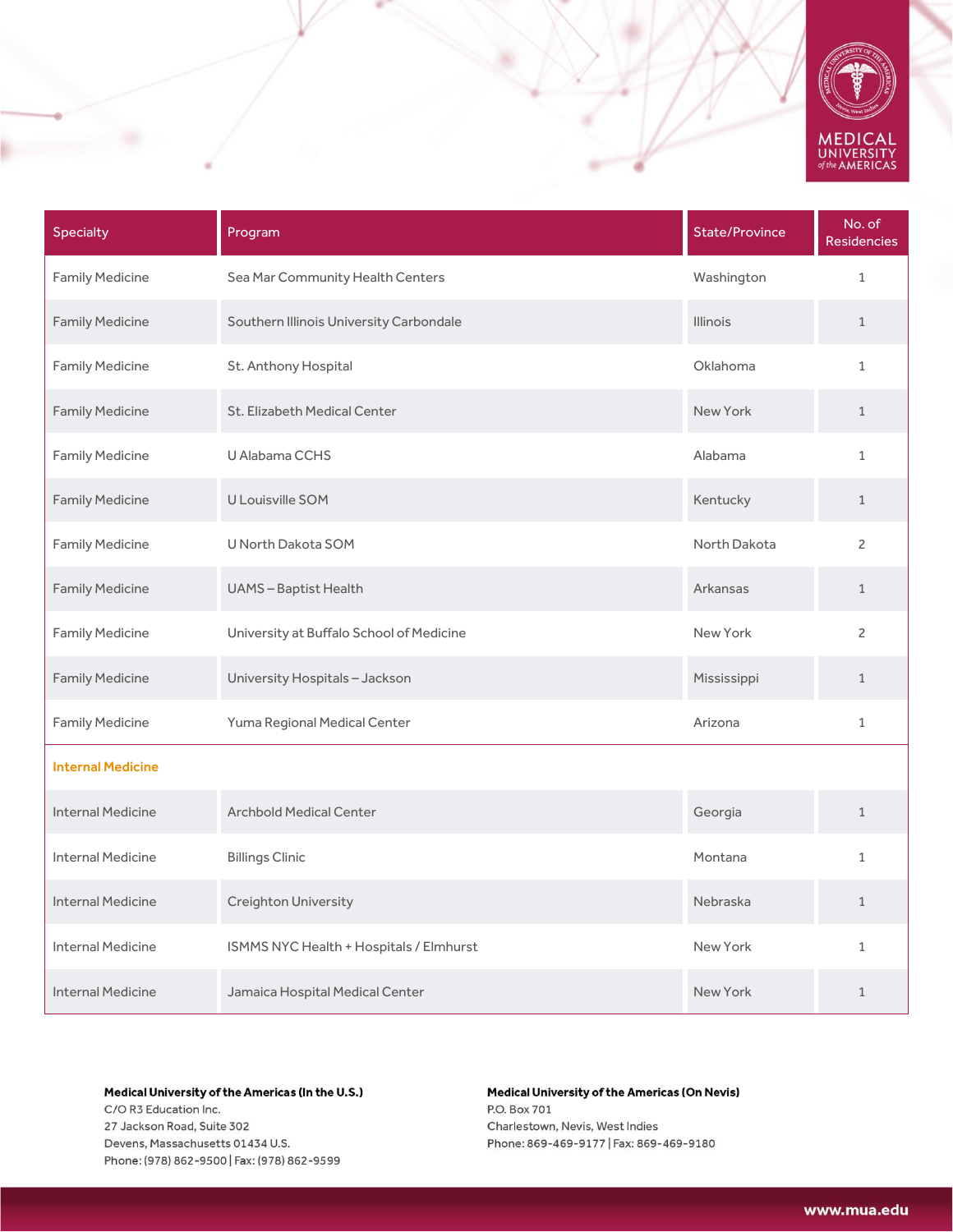

| <b>Specialty</b>         | Program                                 | <b>State/Province</b> | No. of<br><b>Residencies</b> |
|--------------------------|-----------------------------------------|-----------------------|------------------------------|
| <b>Internal Medicine</b> | <b>Kern Medical Center</b>              | California            | $\mathbf 1$                  |
| <b>Internal Medicine</b> | <b>KPC Global Health Medical Center</b> | California            | $\mathbf{1}$                 |
| <b>Internal Medicine</b> | Leonard J. Chabert Medical Center       | Louisiana             | 3                            |
| <b>Internal Medicine</b> | LSUHSC-Shreveport                       | Louisiana             | $\mathbf{1}$                 |
| <b>Internal Medicine</b> | Mt. Sinai Medical Center                | Florida               | $\mathbf{1}$                 |
| <b>Internal Medicine</b> | Mt. Sinai SOM                           | <b>Illinois</b>       | $\mathbf{1}$                 |
| <b>Internal Medicine</b> | Northeast Georgia Medical Center        | Georgia               | $\mathbf{1}$                 |
| <b>Internal Medicine</b> | Nuvance Health                          | New York              | $\mathbf{1}$                 |
| <b>Internal Medicine</b> | NYP Brooklyn Methodist Hospital         | New York              | $\overline{c}$               |
| <b>Internal Medicine</b> | <b>Sierra View Medical Center</b>       | California            | $\mathbf{1}$                 |
| <b>Internal Medicine</b> | <b>UNC Health Blue Ridge</b>            | North Carolina        | $\mathbf{1}$                 |
| <b>Internal Medicine</b> | University of Toledo                    | Ohio                  | $\mathbf{1}$                 |
| <b>Internal Medicine</b> | <b>UPMC Mercy Hospital</b>              | Pennsylvania          | $\mathbf{1}$                 |
| <b>Internal Medicine</b> | Wayne State University SOM              | Michigan              | $\mathbf{1}$                 |
| <b>Internal Medicine</b> | Wellstar Spalding Regional Hospital     | Georgia               | $\mathbf{1}$                 |
| <b>Internal Medicine</b> | Western Reserve Hospital                | Ohio                  | $\mathbf{1}$                 |
| <b>Internal Medicine</b> | Wyckoff Heights Medical Center          | New York              | 1                            |

C/O R3 Education Inc. 27 Jackson Road, Suite 302 Devens, Massachusetts 01434 U.S. Phone: (978) 862-9500 | Fax: (978) 862-9599

# **Medical University of the Americas (On Nevis)** P.O. Box 701 Charlestown, Nevis, West Indies Phone: 869-469-9177 | Fax: 869-469-9180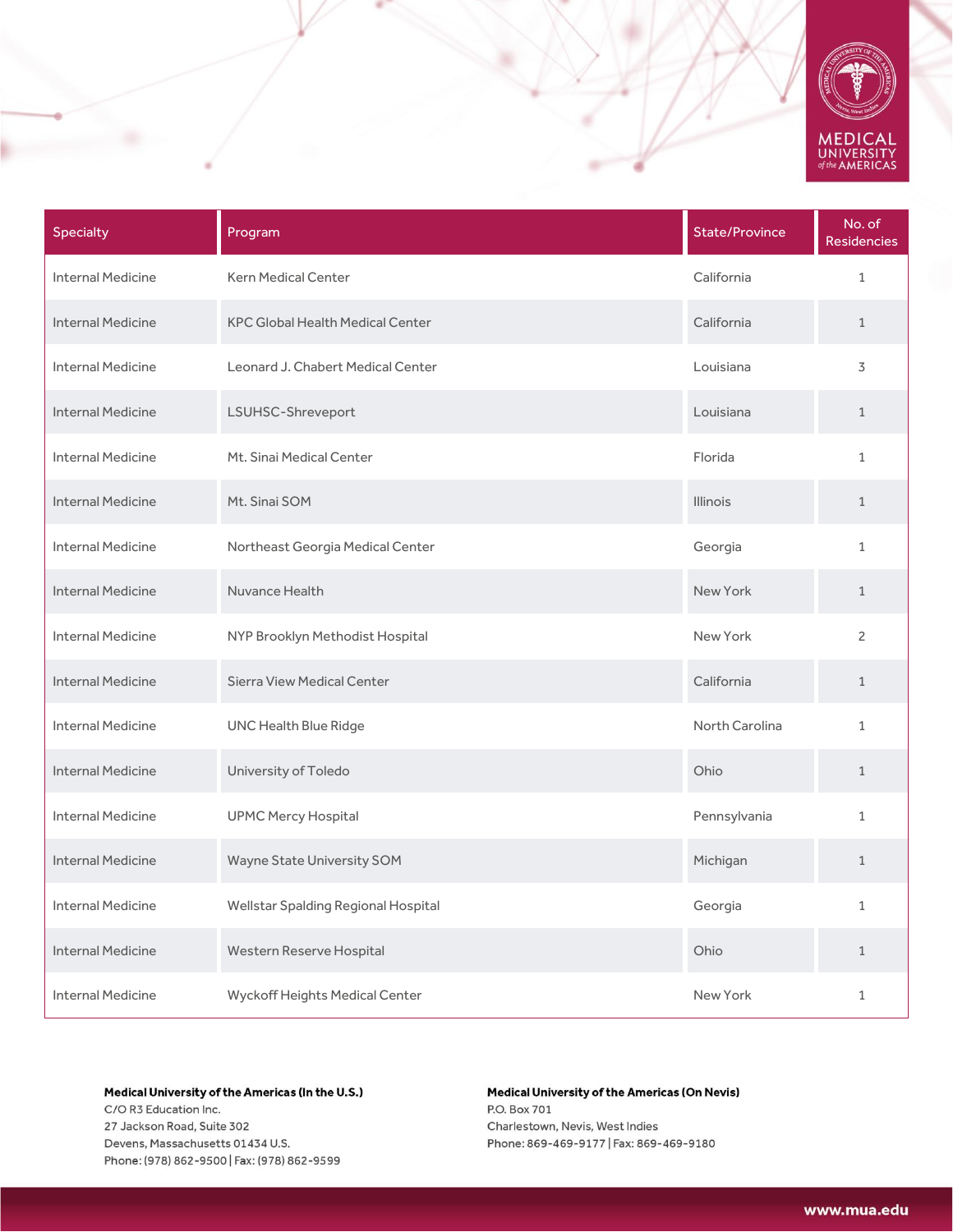

| Specialty                              | Program                                       | <b>State/Province</b> | No. of<br><b>Residencies</b> |
|----------------------------------------|-----------------------------------------------|-----------------------|------------------------------|
| <b>Internal Medicine</b>               | Zucker SOM-Northwell Mather Hospital          | New York              | $\mathbf{1}$                 |
| <b>Medicine - Preliminary</b>          |                                               |                       |                              |
| <b>Internal Preliminary</b>            | <b>SUNY Upstate Medical University</b>        | New York              | $\mathbf{1}$                 |
| <b>Medicine-Primary</b>                |                                               |                       |                              |
| Medicine-Primary                       | Creighton University                          | Nebraska              | $\mathbf{1}$                 |
| Medicine - Primary                     | SUNY Health Science Center Brooklyn           | New York              | $\mathbf{1}$                 |
| Medicine - Primary                     | Wright Center for GME                         | Pennsylvania          | $\mathbf{1}$                 |
| <b>Neurology</b>                       |                                               |                       |                              |
| Neurology                              | Larkin Community Hospital Palm Springs Campus | Florida               | $\mathbf{1}$                 |
| <b>Orthopedic Surgery</b>              |                                               |                       |                              |
| Orthopedic Surgery                     | <b>Maimonides Medical Center</b>              | New York              | $\mathbf{1}$                 |
| <b>Pediatrics</b>                      |                                               |                       |                              |
| Pediatrics                             | <b>CMSRU/Cooper University Hospital</b>       | New Jersey            | $\mathbf{1}$                 |
| Pediatrics                             | SUNY HSC Brooklyn                             | New York              | $\mathbf{1}$                 |
| Pediatrics                             | <b>UC San Francisco-Fresno</b>                | California            | $\mathbf{1}$                 |
| <b>Plastic Surgery (Integrated)</b>    |                                               |                       |                              |
| <b>Plastic Surgery</b><br>(Integrated) | Larkin Community Hospital Palm Springs Campus | Florida               | $\mathbf{1}$                 |

C/O R3 Education Inc. 27 Jackson Road, Suite 302 Devens, Massachusetts 01434 U.S. Phone: (978) 862-9500 | Fax: (978) 862-9599

# **Medical University of the Americas (On Nevis)** P.O. Box 701 Charlestown, Nevis, West Indies Phone: 869-469-9177 | Fax: 869-469-9180

www.mua.edu